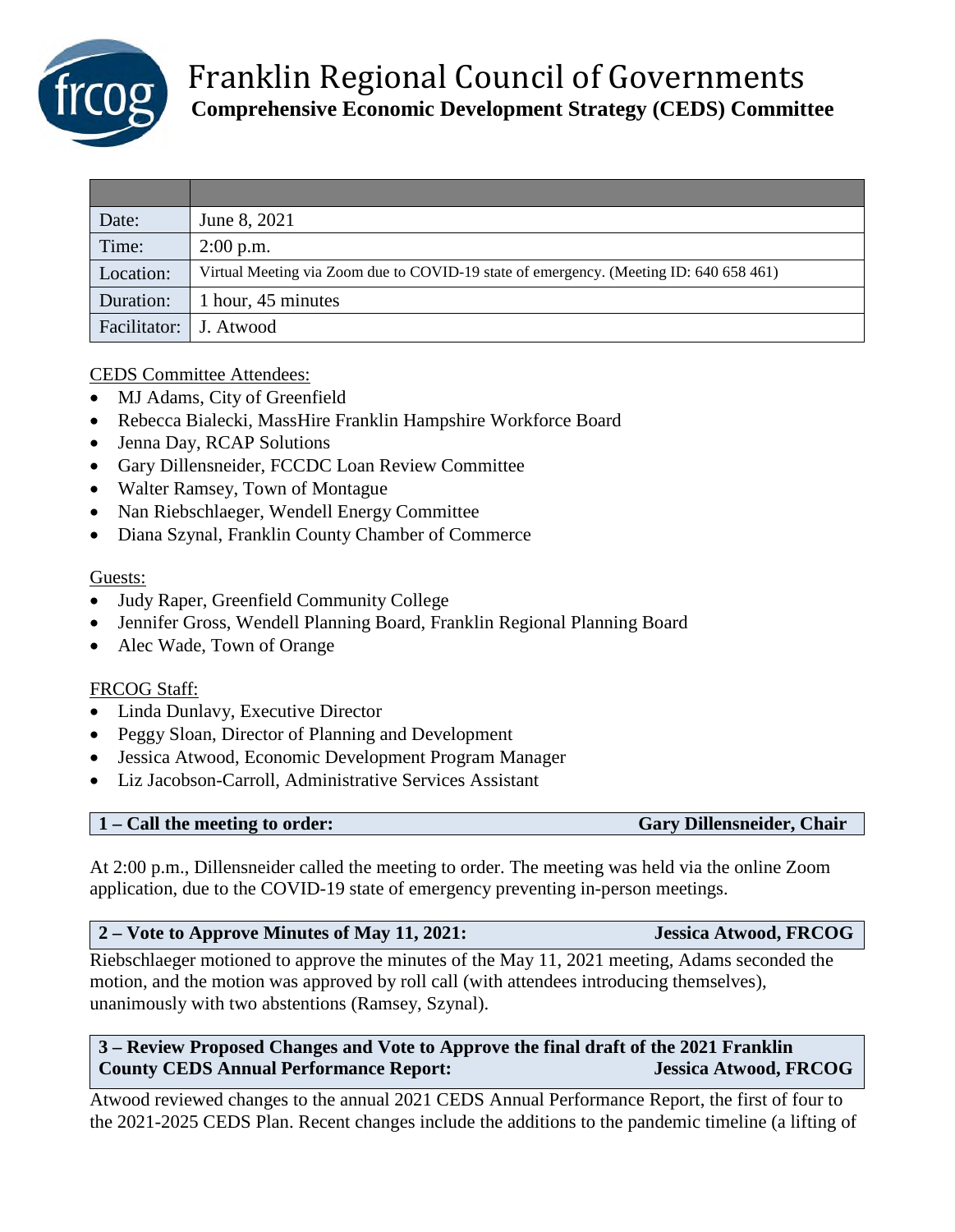the mask mandate, the state-of-emergency ending), sections on the pandemic's effects on the childcare and manufacturing industries, and an explanation of the Community One Stop for Growth (a site aggregating numerous state funding resources). In response to guidance from the EDA, sections were added or reformatted, including a summary added of trends with a "Looking Ahead" section noting the return of in-person activities and events, the anticipated opening of the Tree House Brewing Company, the expanding access to entrepreneurial training and capital, and local Rapid Recovery Plans for downtown spaces. Reference to the *Franklin County Economic Recovery and Resilience Plan*, to be completed in 2022, was also added, along with an explanation of the evaluation framework and a table summarizing accomplishments of the past year. The latter includes progress on Northern Tier 2.0 project, the capitalizing of a small business revolving loan fund, securing business investment funds, building food security infrastructure, and continued work both on brownfields remediation (including the Railroad Salvage building site in Turners Falls) and toward county-wide broadband access (with just three unserved towns remaining). A paragraph titled *Challenges and Mitigation* emphasizes the limited professional capacity and the difficulty securing adequate funding by local municipalities and other entities. Another titled *Next Steps and Anticipated EDA Assistance* references the American Rescue Plan of 2021, a study of Deerfield River corridor outdoor recreation opportunities and strategies, and the Franklin County Public Water and Wastewater Study.

If the committee approves this annual report, Atwood explained, it will be reviewed/voted on by the FRCOG Executive Committee/EDD Governing Board on June 11, and by the Franklin Regional Planning Board on June 24. Assuming positive outcomes, she will submit it to the US EDA by June 30, 2021. **Adams motioned to approve the final draft of the 2021 Franklin County CEDS Annual Performance Report -- with information added regarding the effect on female employment due to the childcare industry's devastation during the pandemic, and with data points from the Franklin County CDC added; Ramsey seconded the motion, and the motion passed unanimously by roll call.**

# **4 – Presentation of the Marketing Campaign for the Valley Flyer Passenger Rail Service: Linda Dunlavy, FRCOG**

Dunlavy explained that the Valley Flyer, the pilot passenger rail service funded by MassDOT and operated by Amtrak from Greenfield to New Haven, was launched in 2019. Due to the COVID-19 pandemic, the service schedule was greatly reduced. The pandemic delayed the launch of a marketing campaign to promote the service. An effective marketing campaign is important to increase ridership, as MassDOT will only make this pilot service permanent if ridership goals are met. Prior to the pandemic, the goals were in sight, and stakeholders remain optimistic that they will be again.

The marketing campaign was created by "the watsons" advertising agency and will be launched in fall 2021 through 2022. Marketing will target tourists heading in both directions equally, and will highlight points of recreational, educational, cultural and culinary interest in the rural and urban centers with playful language and images, and a lighthearted hint of rivalry between the two cities. An initial 60 day multi-media push including billboards, train platform posters, print publications, radio and television ads will be followed by a year of broad digital efforts, including search engine optimization, she said. Traditional print media will be utilized mostly in Western MA, she noted, as cost prohibits doing so in the metropolitan area. In response to a question, Dunlavy noted that Sen. Comerford has secured funding for an upcoming study of the feasibility of an east-west passenger rail service in the northern tier (North Adams to Boston).